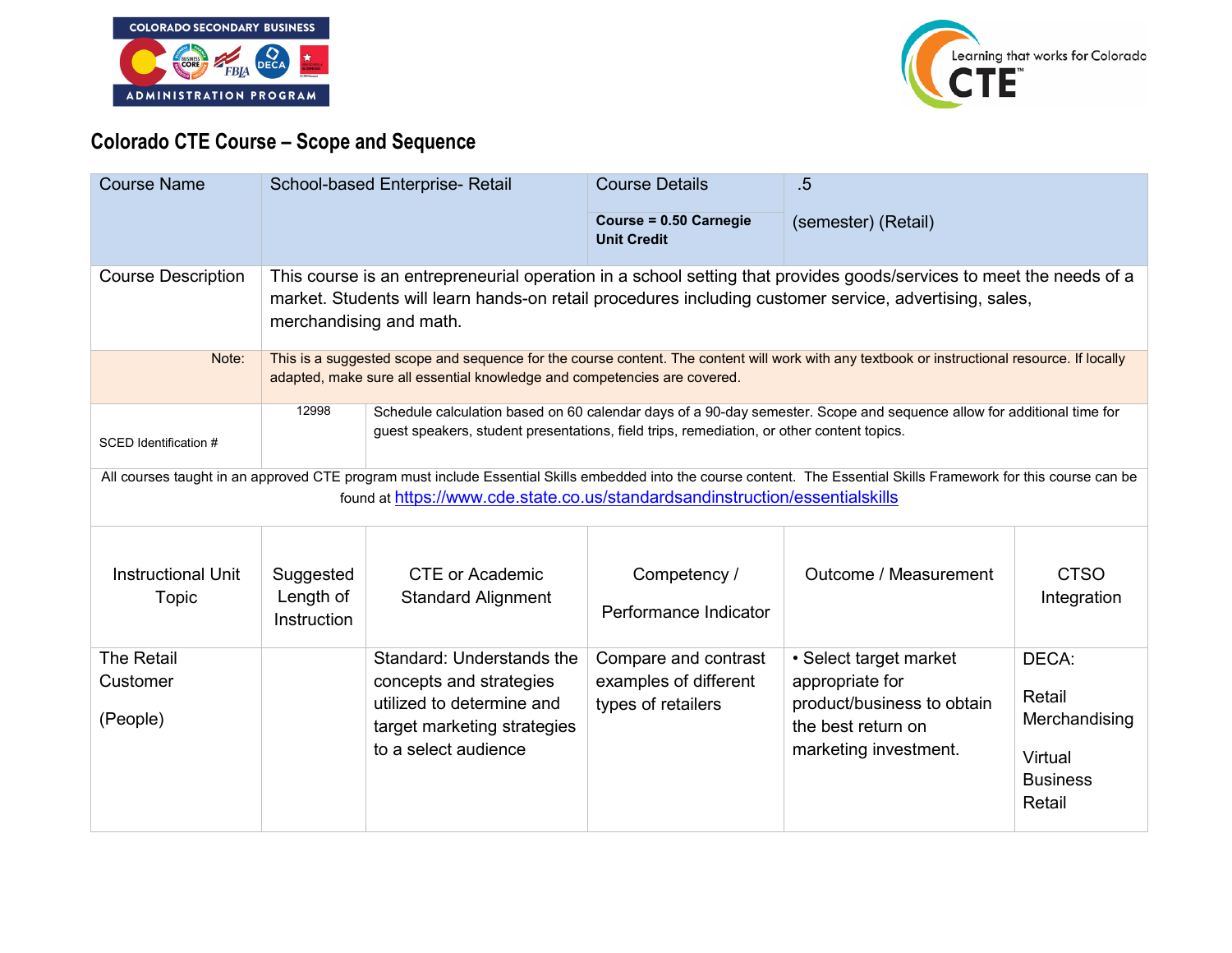



|                                         |                                                                                                                                                                                                                             | Illustrate how changes<br>in customer<br>demographics and<br>values affect the retail<br>mix. | • Explain the concept of<br>market and market<br>identification.                                                                    | FBLA:<br>Marketing |
|-----------------------------------------|-----------------------------------------------------------------------------------------------------------------------------------------------------------------------------------------------------------------------------|-----------------------------------------------------------------------------------------------|-------------------------------------------------------------------------------------------------------------------------------------|--------------------|
| <b>Retail Strategy</b><br>(Product)     | Standard: Understands the<br>concepts and processes<br>needed to obtain, develop,<br>maintain, and improve a<br>product or service mix in<br>response to market<br>opportunities and to build<br>brand for the organization | • Identify<br>methods/techniques to<br>generate a product<br>idea                             | • Generate product ideas                                                                                                            |                    |
|                                         |                                                                                                                                                                                                                             | Select mix of brands<br>Plan merchandise<br>assortment                                        | Implement:<br>Product mix and product<br>lines for SBE<br>Identify product width and<br>depth<br>Interpret product life cycles      |                    |
| Site Locations and<br>Selection (Place) | Standard: Understands the<br>concepts and processes<br>needed to identify, select,<br>monitor, and evaluate<br>sales channels                                                                                               | Evaluate the retail site<br>using specific location<br>criteria                               | • Coordinate channel<br>management with other<br>marketing activities<br>• Explain the nature of<br>channel-member<br>relationships |                    |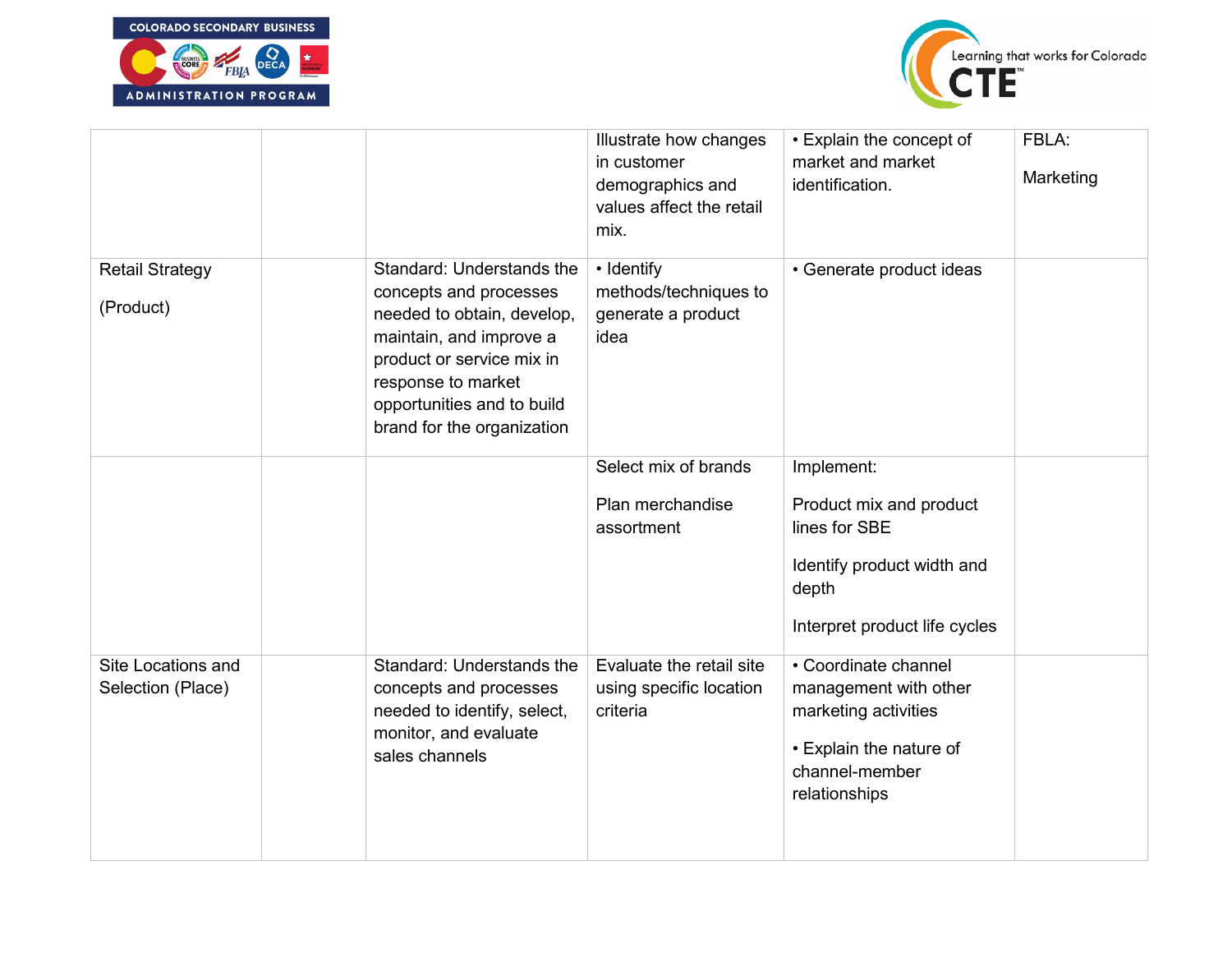



| Planning, Buying<br>and Pricing<br>Merchandise and<br><b>Services</b> | <b>Standard: Understands</b><br>concepts and strategies<br>utilized in determining and<br>adjusting prices to<br>maximize return and meet<br>customers' perceptions of<br>value   | Classify tasks<br>performed in a retail<br>business          | • Explain the nature and<br>scope of the pricing function<br>• Explain factors affecting<br>pricing decisions                                             |  |
|-----------------------------------------------------------------------|-----------------------------------------------------------------------------------------------------------------------------------------------------------------------------------|--------------------------------------------------------------|-----------------------------------------------------------------------------------------------------------------------------------------------------------|--|
|                                                                       |                                                                                                                                                                                   | Discuss the stages of<br>the buying process                  | • Determine when to buy/<br>reorder.                                                                                                                      |  |
| Promoting<br>Merchandise and<br><b>Services</b>                       | Standard: Understands the<br>concepts and strategies<br>needed to communicate<br>information about<br>products, services,<br>images, and/or ideas to<br>achieve a desired outcome | Describe the<br>promotional mix                              | • Explain the role of<br>promotion as a marketing<br>function<br>• Explain the types of<br>promotion<br>• Identify the elements of<br>the promotional mix |  |
| Store Layout<br>and Design                                            |                                                                                                                                                                                   | Analyze the purposes<br>for various store<br>layouts.        | <b>Implement Visual</b><br>merchandising practices in<br>your SBE.                                                                                        |  |
| Selling                                                               | Standard: Understands the<br>concepts and actions<br>needed to determine client<br>needs and wants and<br>respond through planned,<br>personalized                                | Analyze methods used<br>to communicate with<br>the customer. | Demonstrate the selling<br>process.                                                                                                                       |  |